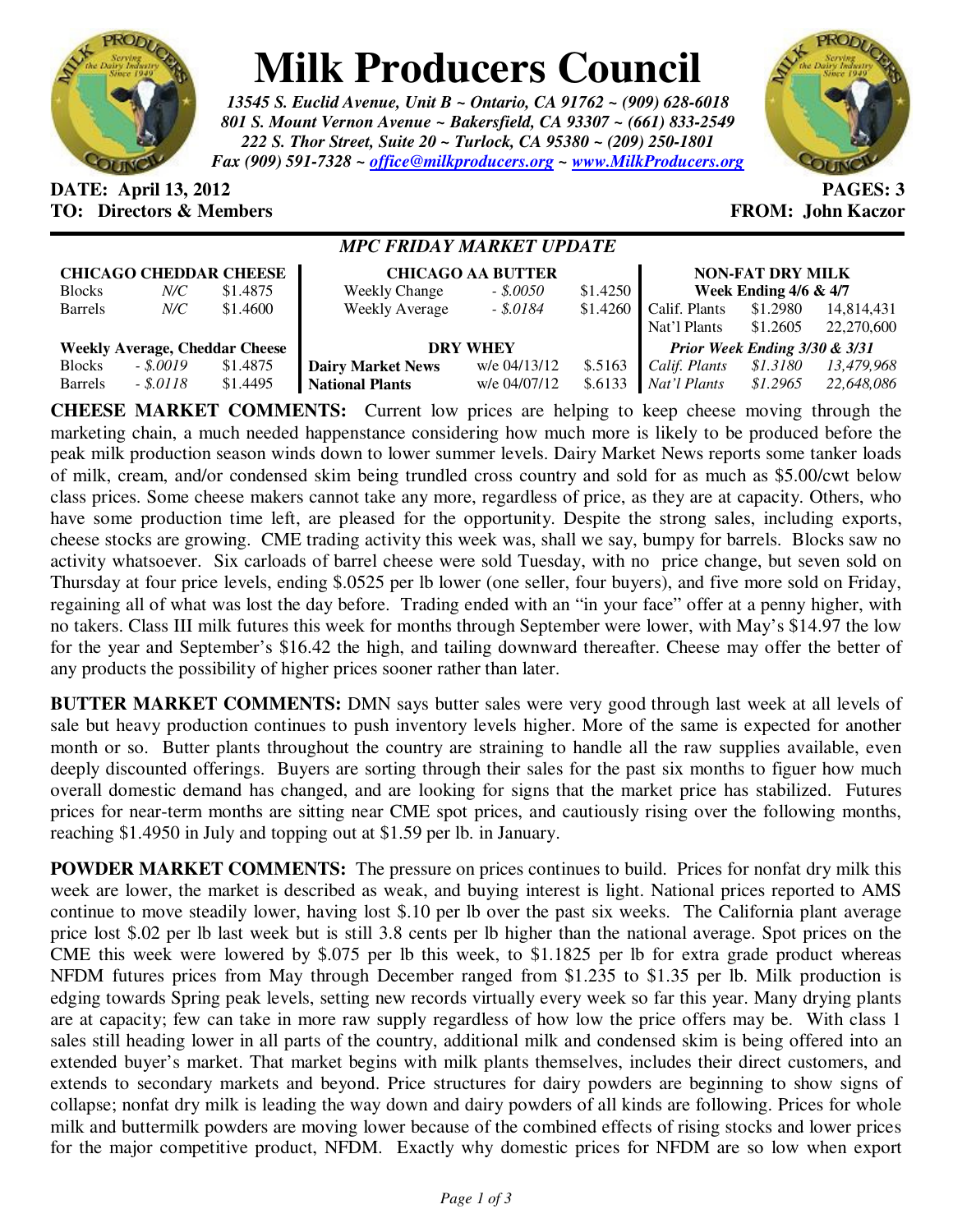prices and global auction prices are so much higher is hard to understand. It may be that U.S. sellers are competing with European sellers, and both are leaving the good stuff to Fonterra, Argentina, and Australia.

**WHEY PRODUCTS MARKET COMMENTS:** While last week's prices for dry whey in the national price series bounced up, DMN reports cash prices in all regions for each of the last four weeks were lower than the week before, although only marginally so in the West. DMN says the wide ranges in prices reported in all regions contribute to buyers' uncertainty, leading to more conservative buying strategies. In other words, seek deep discounts and take them when offered and hold back as long as can be done on everything else. Prudent use of deep discounts is how manufacturers keep inventories from getting out of hand. The ultimate effect of doing this is questionable – the "can" is merely being kicked down the road, and the practice tends to be disruptive and is seen by some as unfair. When the low end of the full range of prices is \$.25 to \$.30 per lb below the high end of the "mostly" range of prices, as has been the case, more "mostlies" want to change sides. Futures prices were mixed this week, gaining some through September, then essentially flat. Unlike prices for other futures products, the pattern for whey futures is pointing downward. Prices for WPC-34 also have moved lower as virtually all sellers move prices downward. Buyers continue to accept deliveries per contractual obligations, but nothing more. WPC exports in January and February were lower than the same months in 2011. The general outlook for whey protein products is presently negative.

## **FRED DOUMA'S PRICE PROJECTIONS…**

**Apr 13 Est: Quota cwt. \$15.86 Overbase cwt. \$14.16 Cls. 4a cwt. \$14.99 Cls. 4b cwt. \$13.35 Last Week: Quota cwt. \$15.87 Overbase cwt. \$14.17 Cls. 4a cwt. \$15.00 Cls. 4b cwt. \$13.35 \*\*\*** 

**\*\*\*** 

**AN UPDATE ON THE STATE-SPONSORED DISCOUNTING OF CALIFORNIA MILK; LESS THAN TWO MONTHS UNTIL A HEARING ON THE ISSUE:** *(By Rob Vandenheuvel)* Another month has gone by with our California cheese manufacturers benefiting from a State-sponsored discounting of the milk they need to make their products. The Class 4b minimum price – which applies to the milk purchased by California's cheese manufacturers – was announced for March 2012 at **\$13.67 per hundredweight**. The Federal Milk Marketing Orders (FMMO) – the regulatory structure that exists in most of the dairy industry outside of California – also announced their March Class III price (applicable for milk sold to FMMO cheese plants); that price was **\$15.72 per hundredweight**. If you don't have a calculator handy, **that's a difference of \$2.05 per hundredweight!**

As regular readers of this newsletter are well-aware, this is just the latest evidence of a disturbing and outrageous trend. Seven months ago, the California Department of Food and Agriculture (CDFA) updated the Class 4b pricing formula after a two-day hearing was held last summer. **Since that new formula was put in place (September 2011), our California Class 4b price has trailed the FMMO Class III price by an average of \$2.57 per hundredweight.** In that time, California's dairy farmers have sold an average of about 1.5 billion lbs of milk per month to our cheese plants. **Using those numbers, our California cheese manufacturers, compared to their competitors around the country, have enjoyed a discount – courtesy of California's Department of Food and Agriculture – of more than \$38,000,000 per month on the milk they've bought in the seven months since CDFA "fixed" the Class 4b formula (that's about \$266 million since September!).** And of course that's directly **at the expense** of the roughly 1,700 dairy farmers who **desperately need** all the revenue available in order to operate in our current high-cost economic environment.

While it is coming far too late, a hearing has been scheduled by CDFA on May 31 – June 1 to reexamine the issue. A unified coalition of seven major dairy organizations/cooperatives has been working hard to secure this hearing and prepare to advocate on producers' behalf throughout that process. We'll continue to report on this fleecing of California dairy families until meaningful change takes place; **let's hope this current hearing process results in the meaningful change that our State's dairy farmers are entitled to**.

**DAIRY EXPORTS GROW IN 2011; MORE IS NEEDED TO KEEP INVENTORIES UNDER CONTROL:** *(by J. Kaczor)* It is now an absolute given that U.S. exports of dairy products is an essential part of the total demand for the U.S. milk supply. USDEC calculates the percentage of total milk solids production that is exported in all forms as a measure of how the U.S. is maintaining its position in that very competitive field. That update also serves as a reminder to milk producers of how precarious is the balance between total milk